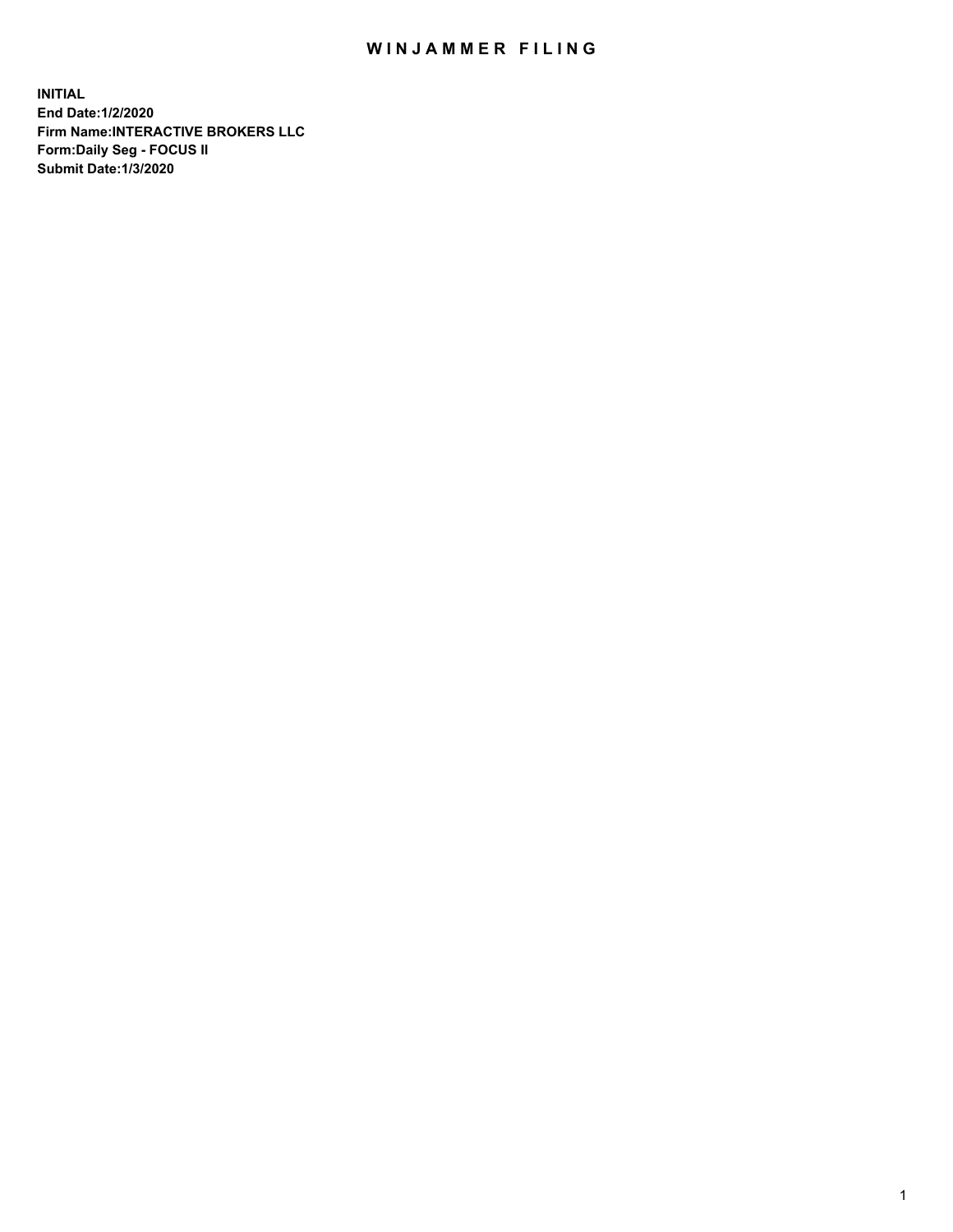**INITIAL End Date:1/2/2020 Firm Name:INTERACTIVE BROKERS LLC Form:Daily Seg - FOCUS II Submit Date:1/3/2020 Daily Segregation - Cover Page**

| Name of Company                                                                                                                                                                                                                                                                                                                | <b>INTERACTIVE BROKERS LLC</b>                                                                 |
|--------------------------------------------------------------------------------------------------------------------------------------------------------------------------------------------------------------------------------------------------------------------------------------------------------------------------------|------------------------------------------------------------------------------------------------|
| <b>Contact Name</b>                                                                                                                                                                                                                                                                                                            | James Menicucci                                                                                |
| <b>Contact Phone Number</b>                                                                                                                                                                                                                                                                                                    | 203-618-8085                                                                                   |
| <b>Contact Email Address</b>                                                                                                                                                                                                                                                                                                   | jmenicucci@interactivebrokers.c<br>om                                                          |
| FCM's Customer Segregated Funds Residual Interest Target (choose one):<br>a. Minimum dollar amount: ; or<br>b. Minimum percentage of customer segregated funds required:% ; or<br>c. Dollar amount range between: and; or<br>d. Percentage range of customer segregated funds required between:% and%.                         | <u>0</u><br>$\overline{\mathbf{0}}$<br>155,000,000 245,000,000<br>00                           |
| FCM's Customer Secured Amount Funds Residual Interest Target (choose one):<br>a. Minimum dollar amount: ; or<br>b. Minimum percentage of customer secured funds required:%; or<br>c. Dollar amount range between: and; or<br>d. Percentage range of customer secured funds required between:% and%.                            | $\overline{\mathbf{0}}$<br>$\overline{\mathbf{0}}$<br>80,000,000 120,000,000<br>0 <sub>0</sub> |
| FCM's Cleared Swaps Customer Collateral Residual Interest Target (choose one):<br>a. Minimum dollar amount: ; or<br>b. Minimum percentage of cleared swaps customer collateral required:% ; or<br>c. Dollar amount range between: and; or<br>d. Percentage range of cleared swaps customer collateral required between:% and%. | <u>0</u><br>$\underline{\mathbf{0}}$<br>0 <sub>0</sub><br>00                                   |

Attach supporting documents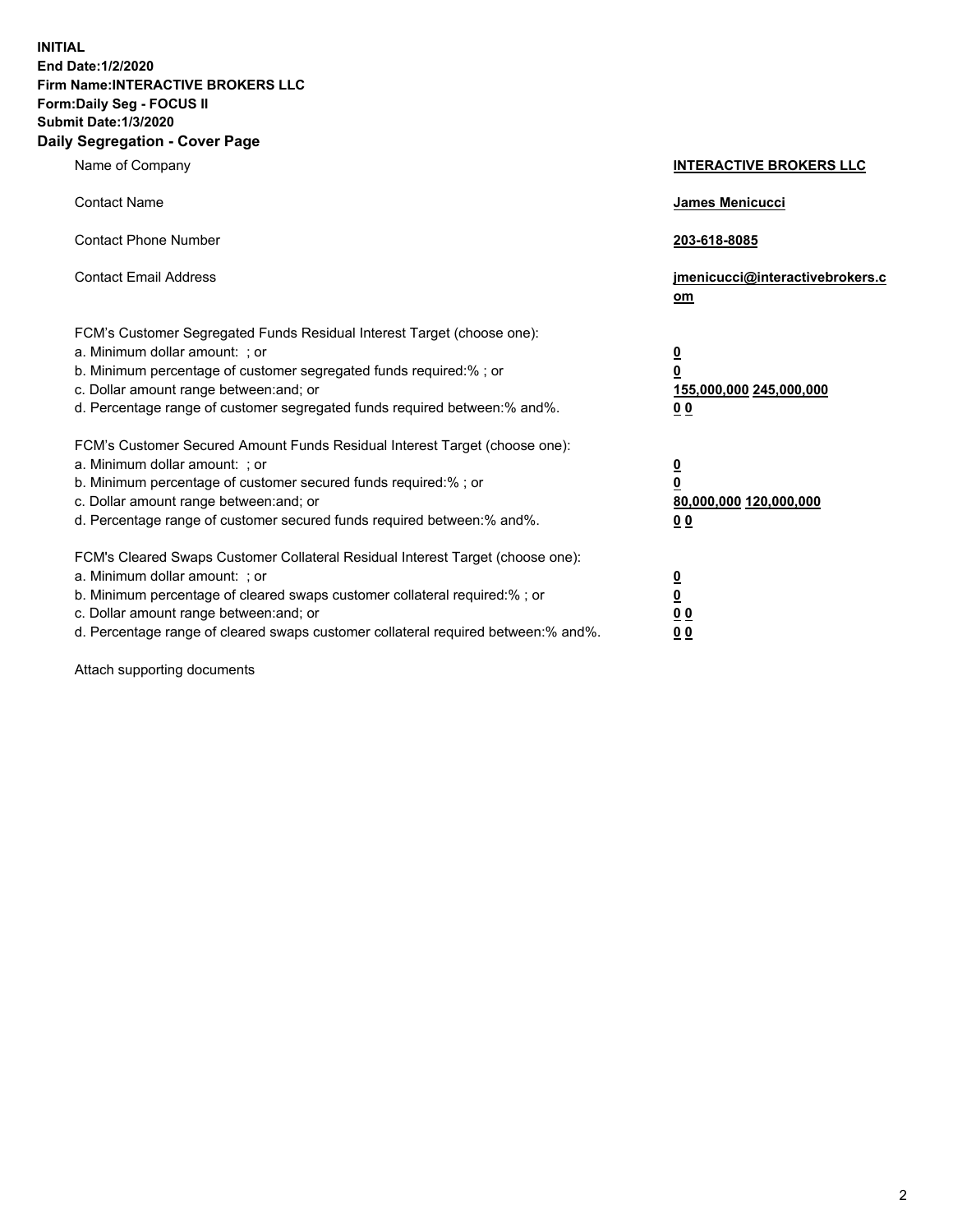**INITIAL End Date:1/2/2020 Firm Name:INTERACTIVE BROKERS LLC Form:Daily Seg - FOCUS II Submit Date:1/3/2020 Daily Segregation - Secured Amounts**

|     | Foreign Futures and Foreign Options Secured Amounts                                         |                                                 |
|-----|---------------------------------------------------------------------------------------------|-------------------------------------------------|
|     | Amount required to be set aside pursuant to law, rule or regulation of a foreign            | $0$ [7305]                                      |
|     | government or a rule of a self-regulatory organization authorized thereunder                |                                                 |
| 1.  | Net ledger balance - Foreign Futures and Foreign Option Trading - All Customers             |                                                 |
|     | A. Cash                                                                                     | 501,653,722 [7315]                              |
|     | B. Securities (at market)                                                                   | $0$ [7317]                                      |
| 2.  | Net unrealized profit (loss) in open futures contracts traded on a foreign board of trade   | 4,747,566 [7325]                                |
| 3.  | Exchange traded options                                                                     |                                                 |
|     | a. Market value of open option contracts purchased on a foreign board of trade              | 148,811 [7335]                                  |
|     | b. Market value of open contracts granted (sold) on a foreign board of trade                | -233,393 [7337]                                 |
| 4.  | Net equity (deficit) (add lines 1.2. and 3.)                                                | 506,316,706 [7345]                              |
| 5.  | Account liquidating to a deficit and account with a debit balances - gross amount           | 3,025 [7351]                                    |
|     | Less: amount offset by customer owned securities                                            | 0 [7352] 3,025 [7354]                           |
| 6.  | Amount required to be set aside as the secured amount - Net Liquidating Equity              | 506,319,731 [7355]                              |
|     | Method (add lines 4 and 5)                                                                  |                                                 |
| 7.  | Greater of amount required to be set aside pursuant to foreign jurisdiction (above) or line | 506,319,731 [7360]                              |
|     | 6.                                                                                          |                                                 |
|     | FUNDS DEPOSITED IN SEPARATE REGULATION 30.7 ACCOUNTS                                        |                                                 |
| 1.  | Cash in banks                                                                               |                                                 |
|     | A. Banks located in the United States                                                       | 50,674,820 [7500]                               |
|     | B. Other banks qualified under Regulation 30.7                                              | 0 [7520] 50,674,820 [7530]                      |
| 2.  | Securities                                                                                  |                                                 |
|     | A. In safekeeping with banks located in the United States                                   | 490,520,095 [7540]                              |
|     | B. In safekeeping with other banks qualified under Regulation 30.7                          | 0 [7560] 490,520,095 [7570]                     |
| 3.  | Equities with registered futures commission merchants                                       |                                                 |
|     | A. Cash                                                                                     | $0$ [7580]                                      |
|     | <b>B.</b> Securities                                                                        | $0$ [7590]                                      |
|     | C. Unrealized gain (loss) on open futures contracts                                         | $0$ [7600]                                      |
|     | D. Value of long option contracts                                                           | $0$ [7610]                                      |
|     | E. Value of short option contracts                                                          | 0 [7615] 0 [7620]                               |
| 4.  | Amounts held by clearing organizations of foreign boards of trade                           |                                                 |
|     | A. Cash                                                                                     | $0$ [7640]                                      |
|     | <b>B.</b> Securities                                                                        | $0$ [7650]                                      |
|     | C. Amount due to (from) clearing organization - daily variation                             | $0$ [7660]                                      |
|     | D. Value of long option contracts                                                           | $0$ [7670]                                      |
|     | E. Value of short option contracts                                                          | 0 [7675] 0 [7680]                               |
| 5.  | Amounts held by members of foreign boards of trade                                          |                                                 |
|     | A. Cash                                                                                     | 89,879,877 [7700]                               |
|     | <b>B.</b> Securities                                                                        | $0$ [7710]                                      |
|     | C. Unrealized gain (loss) on open futures contracts                                         | 336,702 [7720]                                  |
|     | D. Value of long option contracts                                                           | 148,811 [7730]                                  |
|     | E. Value of short option contracts                                                          | <u>-233,393</u> [7735] <u>90,131,997</u> [7740] |
| 6.  | Amounts with other depositories designated by a foreign board of trade                      | $0$ [7760]                                      |
| 7.  | Segregated funds on hand                                                                    | $0$ [7765]                                      |
| 8.  | Total funds in separate section 30.7 accounts                                               | 631,326,912 [7770]                              |
| 9.  | Excess (deficiency) Set Aside for Secured Amount (subtract line 7 Secured Statement         | 125,007,181 [7380]                              |
|     | Page 1 from Line 8)                                                                         |                                                 |
| 10. | Management Target Amount for Excess funds in separate section 30.7 accounts                 | 80,000,000 [7780]                               |
| 11. | Excess (deficiency) funds in separate 30.7 accounts over (under) Management Target          | 45,007,181 [7785]                               |
|     |                                                                                             |                                                 |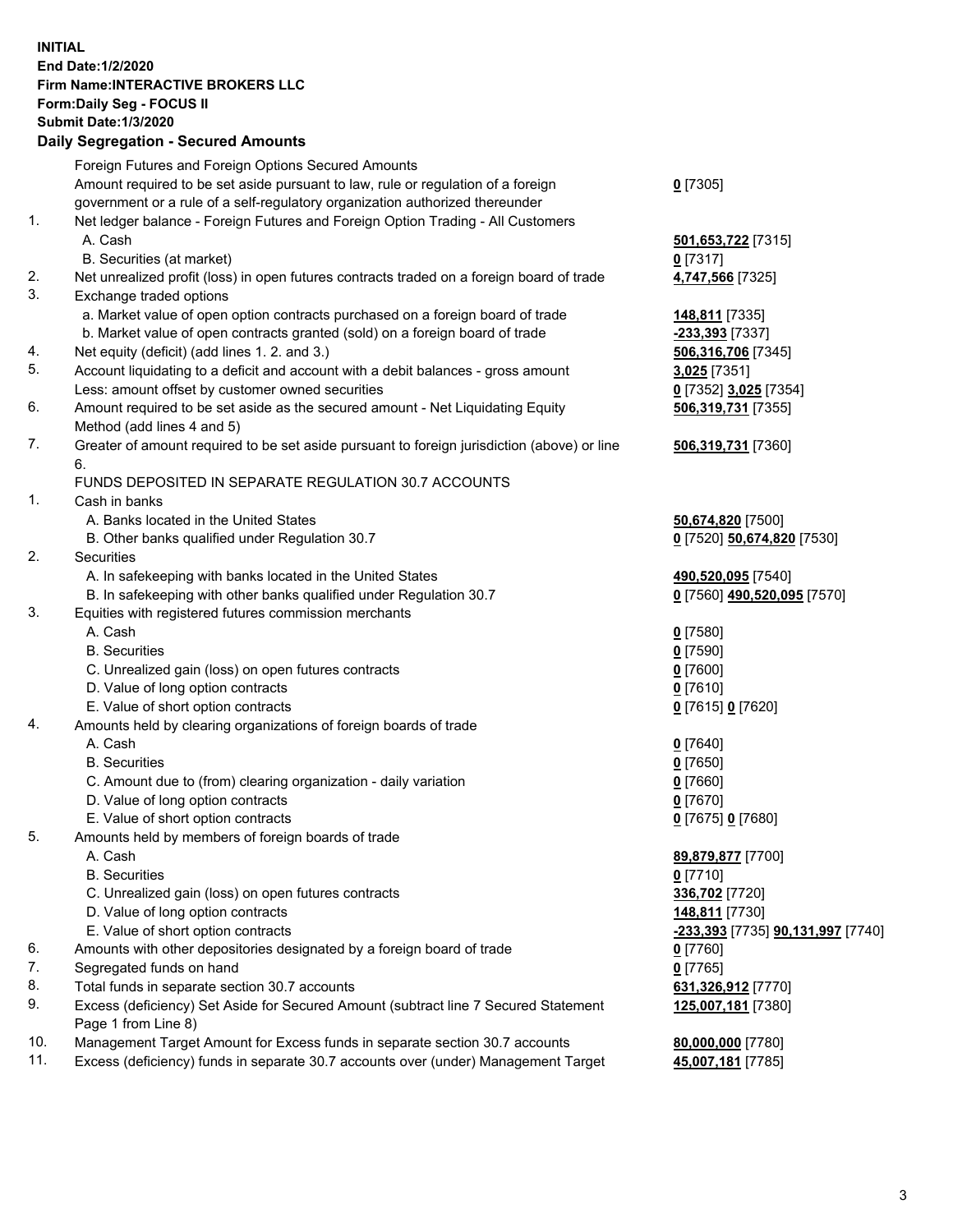**INITIAL End Date:1/2/2020 Firm Name:INTERACTIVE BROKERS LLC Form:Daily Seg - FOCUS II Submit Date:1/3/2020 Daily Segregation - Segregation Statement** SEGREGATION REQUIREMENTS(Section 4d(2) of the CEAct) 1. Net ledger balance A. Cash **4,091,345,343** [7010] B. Securities (at market) **0** [7020] 2. Net unrealized profit (loss) in open futures contracts traded on a contract market **76,208,209** [7030] 3. Exchange traded options A. Add market value of open option contracts purchased on a contract market **161,693,095** [7032] B. Deduct market value of open option contracts granted (sold) on a contract market **-191,190,630** [7033] 4. Net equity (deficit) (add lines 1, 2 and 3) **4,138,056,017** [7040] 5. Accounts liquidating to a deficit and accounts with debit balances - gross amount **945,919** [7045] Less: amount offset by customer securities **0** [7047] **945,919** [7050] 6. Amount required to be segregated (add lines 4 and 5) **4,139,001,936** [7060] FUNDS IN SEGREGATED ACCOUNTS 7. Deposited in segregated funds bank accounts A. Cash **1,068,550,402** [7070] B. Securities representing investments of customers' funds (at market) **2,004,141,755** [7080] C. Securities held for particular customers or option customers in lieu of cash (at market) **0** [7090] 8. Margins on deposit with derivatives clearing organizations of contract markets A. Cash **2,244,164** [7100] B. Securities representing investments of customers' funds (at market) **1,299,912,284** [7110] C. Securities held for particular customers or option customers in lieu of cash (at market) **0** [7120] 9. Net settlement from (to) derivatives clearing organizations of contract markets **2,021,331** [7130] 10. Exchange traded options A. Value of open long option contracts **161,678,242** [7132] B. Value of open short option contracts **-191,464,996** [7133] 11. Net equities with other FCMs A. Net liquidating equity **0** [7140] B. Securities representing investments of customers' funds (at market) **0** [7160] C. Securities held for particular customers or option customers in lieu of cash (at market) **0** [7170] 12. Segregated funds on hand **0** [7150] 13. Total amount in segregation (add lines 7 through 12) **4,347,083,182** [7180] 14. Excess (deficiency) funds in segregation (subtract line 6 from line 13) **208,081,246** [7190] 15. Management Target Amount for Excess funds in segregation **155,000,000** [7194] **53,081,246** [7198]

16. Excess (deficiency) funds in segregation over (under) Management Target Amount Excess